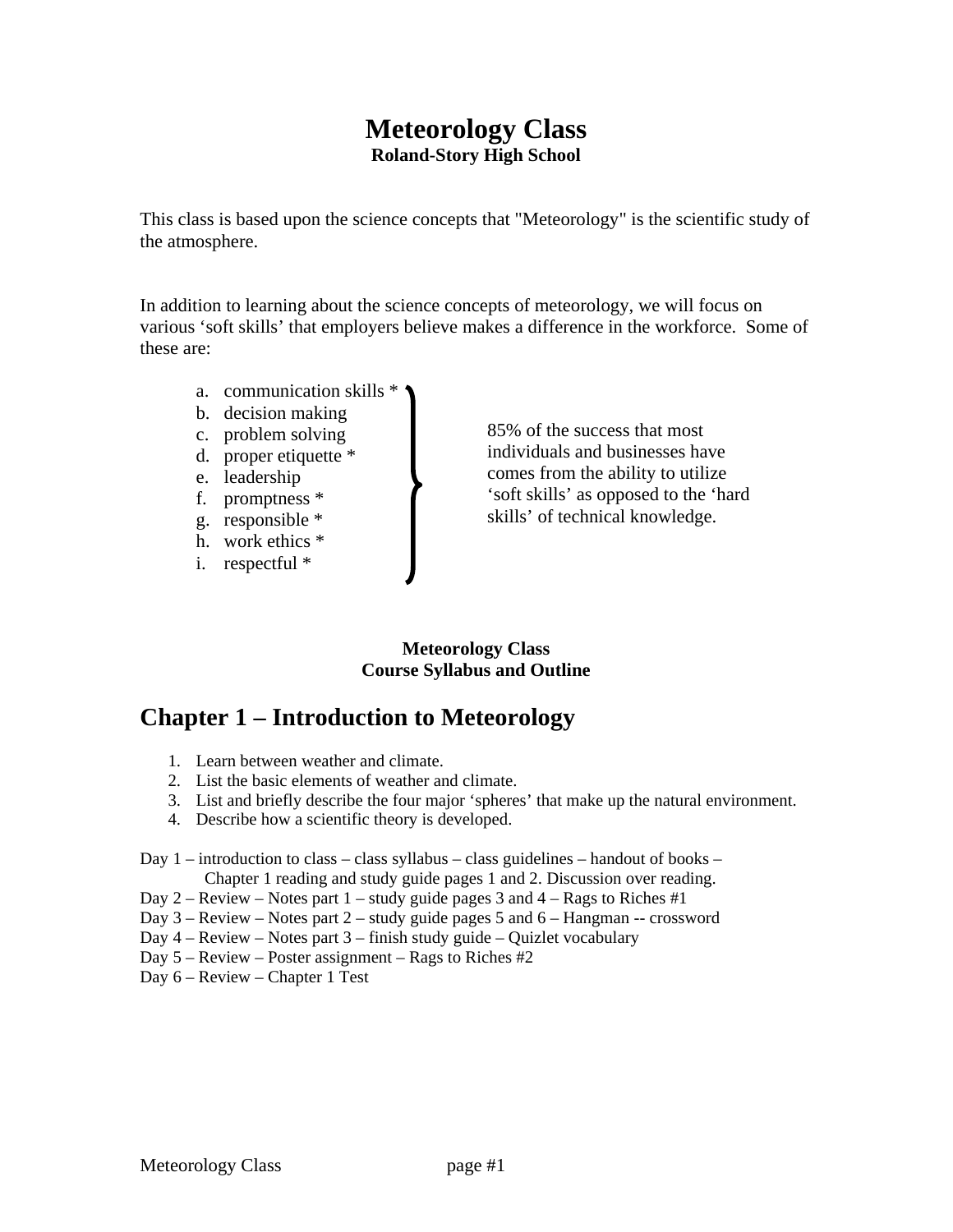## **Chapter 2 – Heating Earth's Surface and Atmosphere**

- 1. Describe the basic motions of earth. (rotation and revolution)
- 2. Discuss the causes of the seasons.
- Day 7 intro to chapter 2 TM chapter 2 reading and study guide pages 1 and 2 discussion over reading.
- Day  $8$  review notes part  $1$  study guide pages 3 and  $4$  Rags to Riches #1 lab
- Day  $9$  review notes part  $2$  study guide pages 5 to  $7$  crossword puzzle

Day  $10$  – review – notes final part – presentation assignment

Day  $11 -$  review – Rags to riches  $#2 -$  poster assignment

Day 12 – review – Chapter 2 test

## **Chapter 3 – Temperature**

- 1. List and discuss the five major controls of temperature.
- 2. Contrast Fahrenheit, Celsius and Kelvin temperature scales.
- 3. Understand how to calculate heating, cooling and growing degree days.
- Day 13 Introduction to chapter reading and study guide work pages 1 and 2 discussion over reading.
- Day  $14 -$  Review notes part  $1 -$  finish study guide quizlet -- crossword puzzle --
- Day 15 Review– finish notes Rags to Riches #1 Lab 1 melting ice
- Day 16 Review Lab on Isotherms Temperature conversion assignment
- Day  $17$  Review Rags to Riches  $#2$  Lab Design activity
- Day 18 Review Jeopardy assignment Poster assignment
- Day 19 Review -- Chapter 3 test

## **Chapter 4 – Moisture and Atmospheric Stability**

- 1. Describe the movement of water through the hydrologic cycle.
- 2. Describe two methods of measuring relative humidity.
- 3. Describe the four mechanisms that cause air to rise.
- 4. List and describe the factors that modify the stability of air.
- Day 20 Introduction to chapter  $4$  reading and study guide pages 1 and  $2$  discussion over reading.
- Day 21 Review notes part 1 finish study guide quizlet -- vocabulary assignment
- Day 22 Review finish notes crossword puzzle poster assignment
- Day  $23$  Review Rags to Riches  $#1$  super-cooled water lab
- Day  $24$  Review Rags to Riches  $#2$  helium balloon lab quizlet quiz of vocabulary
- Day 25 Review Make a game activity
- Day 26 Review Chapter 4 test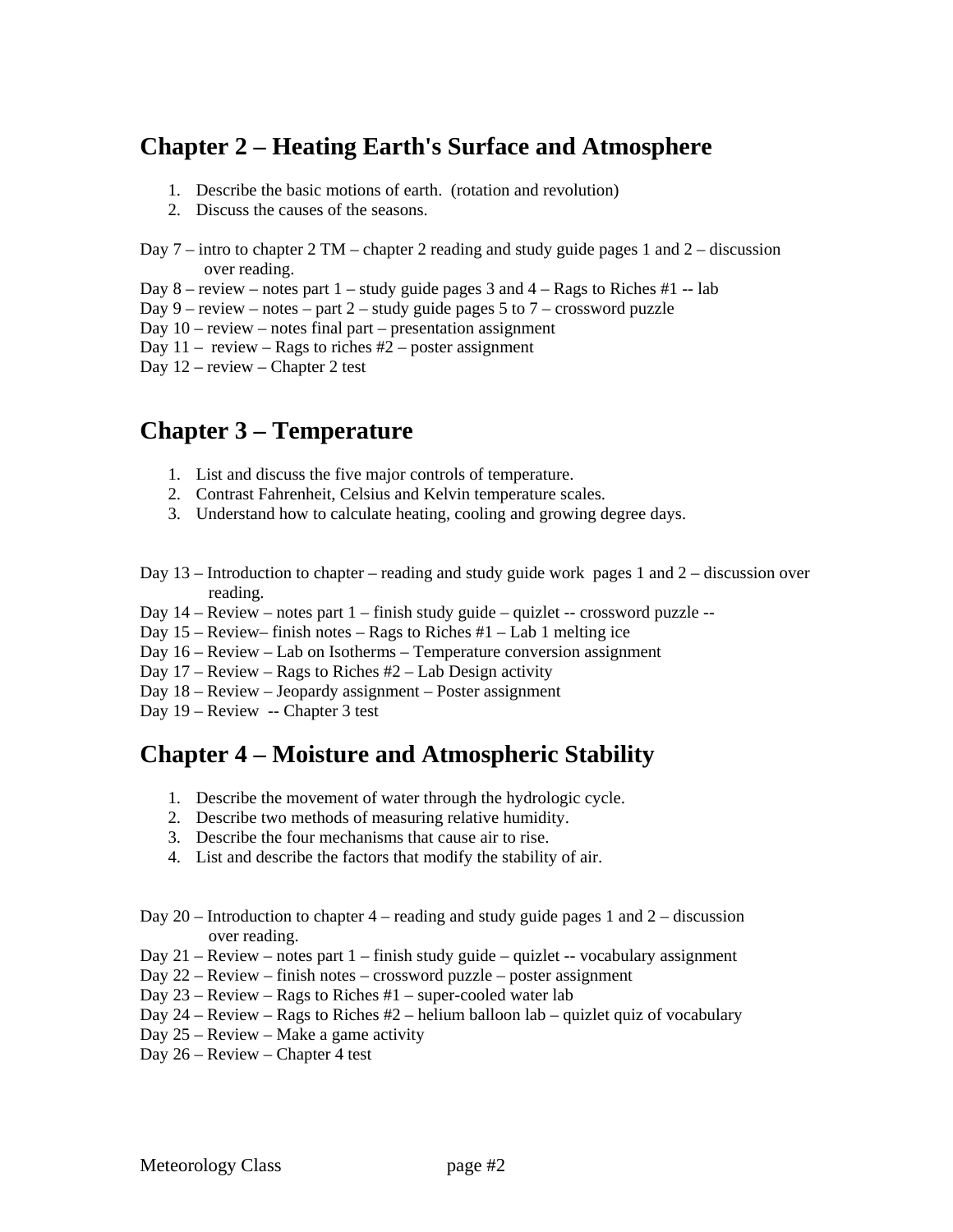## **Chapter 5 – Forms of Condensation and Precipitation**

- 1. Discuss the role of condensation nuclei in the formation of clouds.
- 2. Discuss the basis for the classification of clouds.
- 3. Identify major cloud types on the basis of their form and height.
- 4. Identify the differences between rain, snow, sleet, hail, and glaze and describe the circumstances under which each of them forms.
- Day  $27$  Introduction to chapter reading and study guide pages 1 and  $2$  discussion over reading.
- Day 28 Review notes part 1 finish study guide quizlet and vocabulary assignment
- Day 29 Review Crossword puzzle Rags to Riches #1 -- Poster assignment --
- Day 30 Review iMovie assignment
- Day 31 Review Rags to Riches #2 Presentation assignment
- Day 32 Review Scavenger Hunt assignment
- Day 33 Review Chapter 5 test

## **Chapter 6 – Air Pressures and Wind**

- 1. Define air pressure and the units of force used to measure it.
- 2. List three factors that control wind.
- 3. Define gradient winds.
- 4. Discuss what troughs and ridges are.
- Day 34 Introduction to chapter reading and study guide pages 1 and 2 discussion over reading.
- Day  $35$  Review Notes part  $1$  finish study guide hangman activity
- Day 36 Review Finish notes quizlet activity vocabulary assignment
- Day  $37$  Review Rags to Riches  $#1$  poster assignment
- Day 38 Review Crossword puzzle Presentation assignment
- Day 39 Review Rags to Riches #2 Hot air balloon lab
- Day 40 Review Video construction
- Day 41 Review Chapter 6 Test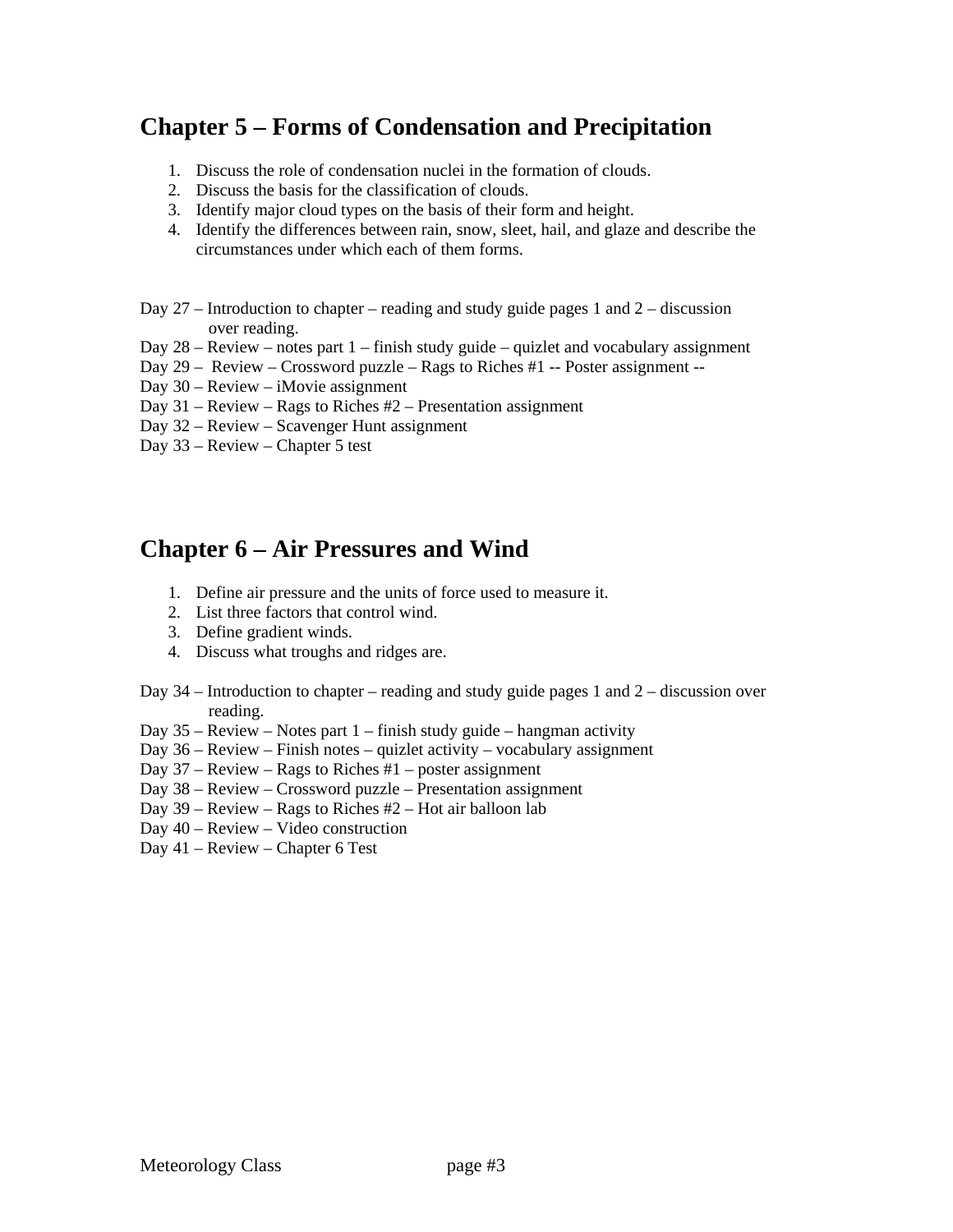## **Chapter 7 – Circulation of the Atmosphere**

- 1. Explain the differences between macroscale, microscale and mesoscale atmospheric motions.
- 2. Discuss how the location of continents and oceans influence the global pressure distributions.
- 3. Discuss how ocean currents influence climatic conditions of adjacent land areas.
- Day  $42$  Introduction to chapter reading and chapter study guide pages 1 and  $2$  discussion over reading.
- Day  $43$  Review Notes part  $1$  finish study guide quizlet activity
- Day 44 Review finish notes hangman -- vocabulary assignment
- Day 45 Review –crossword puzzle Rags to Riches #1 and #2 -- Battleship
- Day 46 Review Bulletin Board assignment Rags to Riches #3
- Day 47 Review Presentation assignment Rags to Riches #4
- Day 48 Review Scavenger Hunt activity
- Day 49 Review Chapter 7 Test

### **Chapter 8 – Air Masses**

- 1. Describe what an air mass is and describe the concept of air-mass weather.
- 2. List two criteria that an air-mass source region must meet.
- 3. Discuss the basis of air-mass classifications.
- Day  $50$  Introduction to chapter 8 reading and study guide pages 1 and 2 discussion over reading.
- Day 51 Review Notes part 1 finish study guide Quizlet activity vocabulary assignment
- Day 52 Review Hangman crossword puzzle Rags to Riches #1 questions from a brown paper bag.
- Day 53 Review Booklet assignment/report on air masses
- Day 54 Review Chapter review activity
- Day 55 Review Chapter 8 Test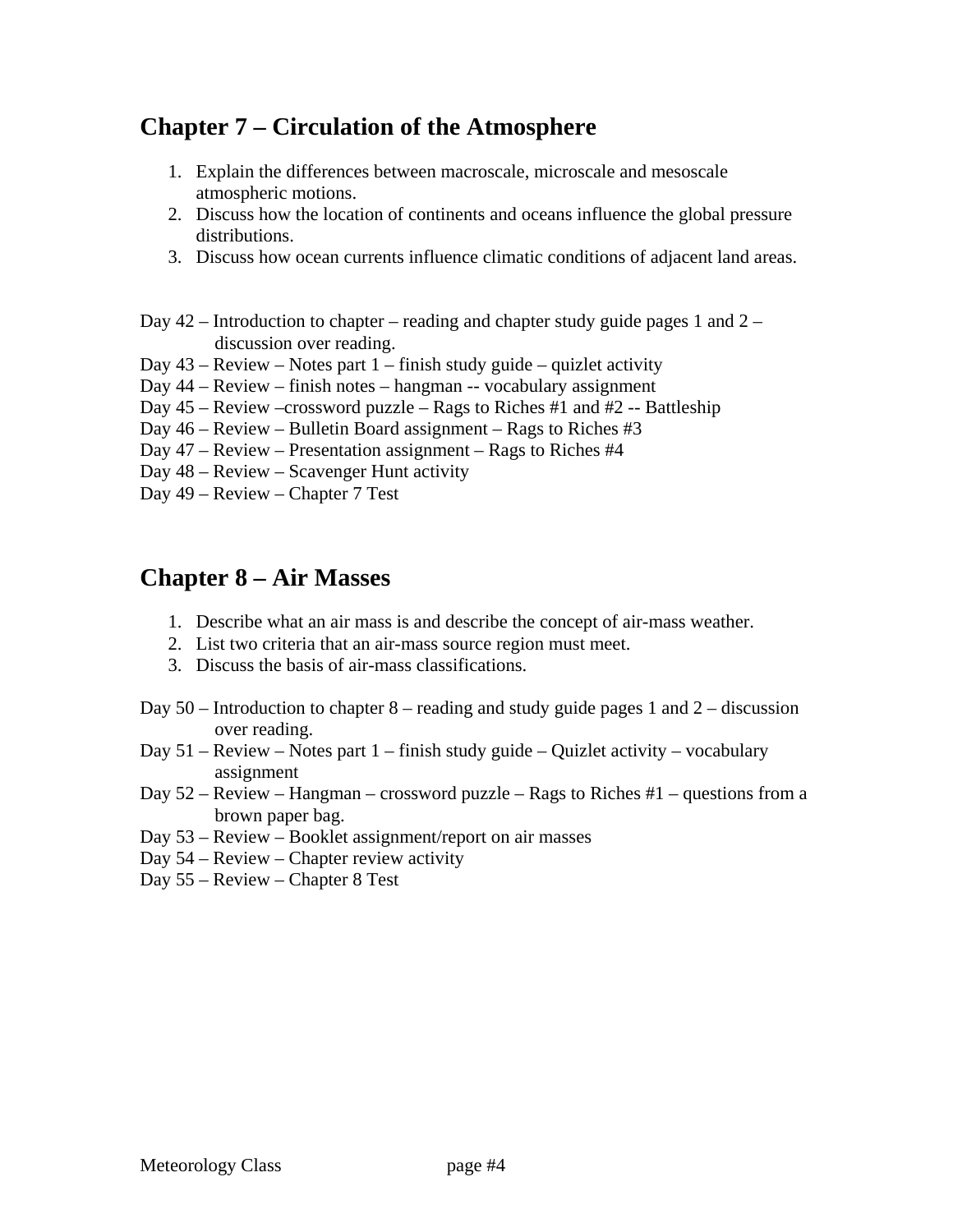## **Chapter 9 – Weather Patterns**

- 1. Compare and contrast warm fronts and cold fronts in terms of their structure and associated weather.
- 2. Describe stationary fronts, occluded fronts and drylines.
- 3. List the areas where most cyclones influence North America form and what types of air masses are associated with each.
- Day  $56$  Introduction to chapter  $9$  reading and study guide pages 1 and  $2$  discussion over reading.
- Day  $57$  Review Notes part 1 finish study guide quizlet activity
- Day 58 Review finish notes hangman vocabulary exercise
- Day 59 Review crossword puzzle poster assignment
- Day  $60$  Review video assignment Rags to Riches #1
- Day 61 Review Presentation assignment Rags to Riches #2
- Day 62 Review bingo activity battleship -- quizlet quiz of vocabulary
- Day 63 Review Chapter 9 Test

### **Chapter 10 – Thunderstorms and Tornadoes**

- 1. Outline and describe the stages in the development of a thunderstorm.
- 2. List and briefly contrast two or more types of thunderstorms.
- 3. Summarize the events that lead to lightning and thunder.
- Day 64 Introduction to Chapter 10 reading and study guide pages 1 and 2 discussion over reading.
- Day  $65$  Review notes part 1 finish study guide quizlet activity
- Day 66 Review finish notes hangman vocabulary assignment
- Day 67 Review crossword puzzle poster assignment Rags to Riches #1
- Day 68 Review make a game activity
- Day 69 Review Rags to Riches #2 Research assignment
- Day 70 Review Battleship presentation assignment
- Day 71 Review Chapter 10 Test

## **Chapter 11 -- Hurricanes**

- 1. Describe the strengths and frequency of hurricanes that cause the vast majority of deaths and damage.
- 2. Discuss where hurricanes form and what they are called in different parts of the world.
- 3. Describe the life cycle of a hurricane from the formation of a tropical disturbance to the time the hurricane diminishes.
- Day 72 Introduction to unit reading and study guide pages 1 and 2 discussion over reading.
- Day  $73$  Review notes part  $1$  finish study guide quizlet activity
- Day 74 Review finish notes hangman vocabulary assignment
- Day 75 Review Crossword puzzle -- Rags to Riches #1 Poster Assignment
- Day 76 Review Rags to Riches #2 Presentation assignment
- Day 77 Review Research report assignment Battleship
- Day 78 Review Video assignment